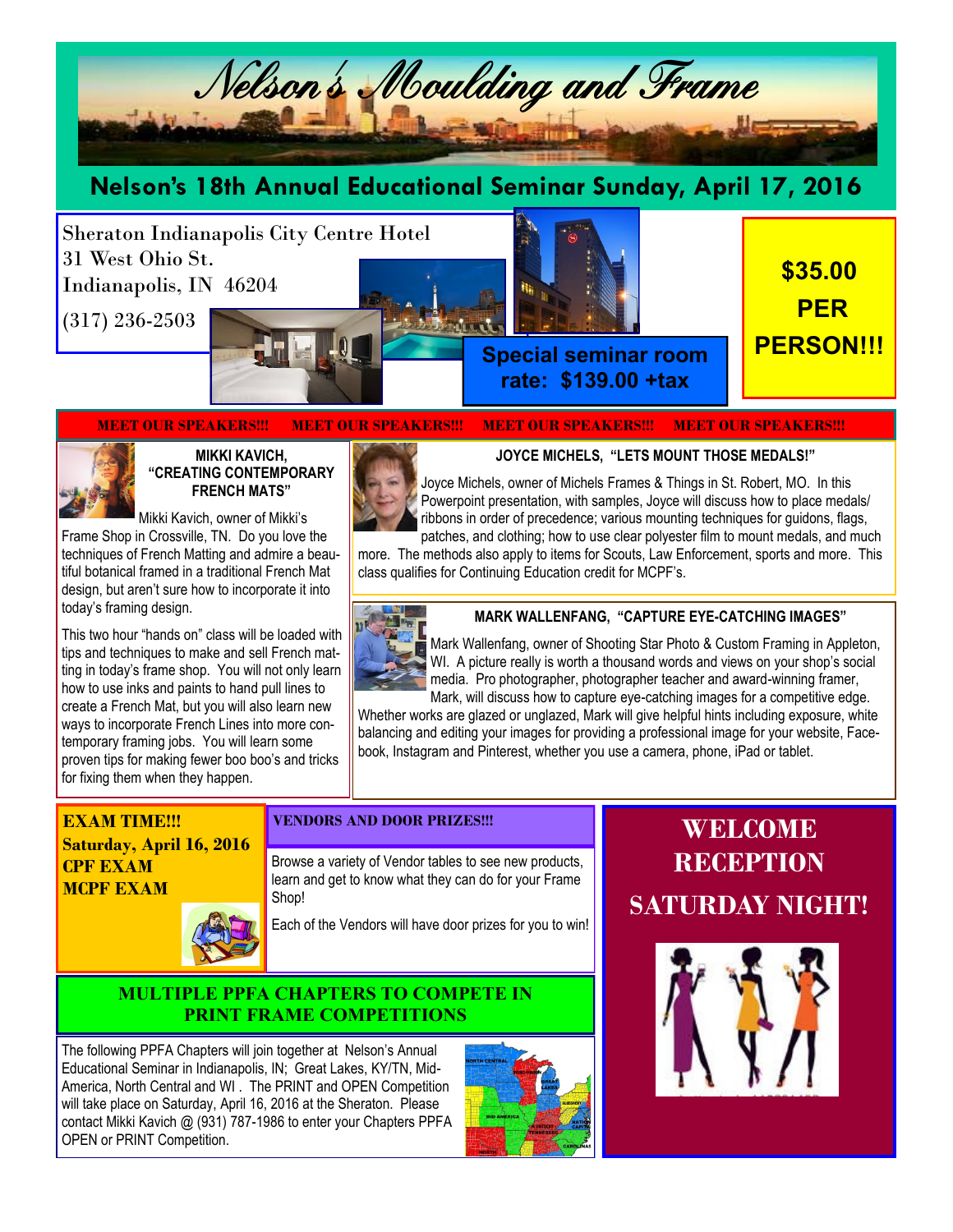# **CPF/MCPF EXAM-SATURDAY, APRIL 16, 2016 AT SHERATON**

Give yourself an edge over your competition! Improve your knowledge and skills in the technical art of framing and preservation. Through the PPFA Certified Picture Framer (CPF) Program, you can test your knowledge in the five exam areas: Preservation, General Knowledge, Mechanical, Math and Mounting...and earn the framer's mark of excellence, the CPF designation. More than 3,800 individuals worldwide have achieved CPF status since the program's inception in 1986.

- 1. Minimum of 1 year experience in retail or wholesale picture framing.
- 2. CPF EXAM COST: PPFA Member \$225 or \$325 Non-PPFA Member
- 3. MCPF EXAM COST: PPFA MEMBER \$400 or \$565 Non-PPFA Member
- 4. Multiple choice exam
- 5. 3 hour duration
- 6. Study guides and books are available through PPFA website.
- 7. Call 1-800-289-2467 for more info. or contact Randy @ 734-761-8253

# **MULTIPLE PPFA CHAPTERS TO COMPETE IN PRINT FRAME COMPETITION**

Each year, PPFA members enter the PPFA annual framing competitions, vying for international recognition for technical framing expertise, artistic design, and cash awards. PPFA annual PRINT and OPEN Framing Competitions showcase the very best in the art and framing industry's framing designs and preservation practices.

PRINT: In this category, all framers frame the same piece of artwork. The piece to frame is purchased from the PPFA.

OPEN: In this category, framers may frame any item, image, object or collection of the framer's choice that meets the requirements of an unrestricted open topic.

This will be an exciting competition at the 18th Annual Educational Seminar in Indianapolis. FIVE chapters will be competing; Great Lakes, KY/TN, Mid-America, North Central and WI. It can be a bit intimidating to enter into the Competitions, but those that have are thankful. A great opportunity for constructive feedback and some awesome recognition of your talents.



# *Contact Mikki Kavich @ (931) 787-1986 to enter into the PRINT and/or OPEN Competitions.*

# **VENDORS AND DOOR PRIZES!!!**

The best part of Educational Seminars is the Vendors. Get face to face with a variety of Vendors! Check out new items and products. Each vendor is sure to have something that will improve upon your Frame Shop!

## *Each Vendor will be giving away three door prizes!!! Wow! Be sure to enter to win at each table.*

Nelson's has reached out to over 30 Vendors. Be sure to ask your favorite Vendors to join us as this is a great opportunity to showcase their products!



**SATURDAY NIGHT WELCOME RECEPTION AT SHERATON INDIANAPOLIS CITY CENTRE AT CIRCLE CAFE**

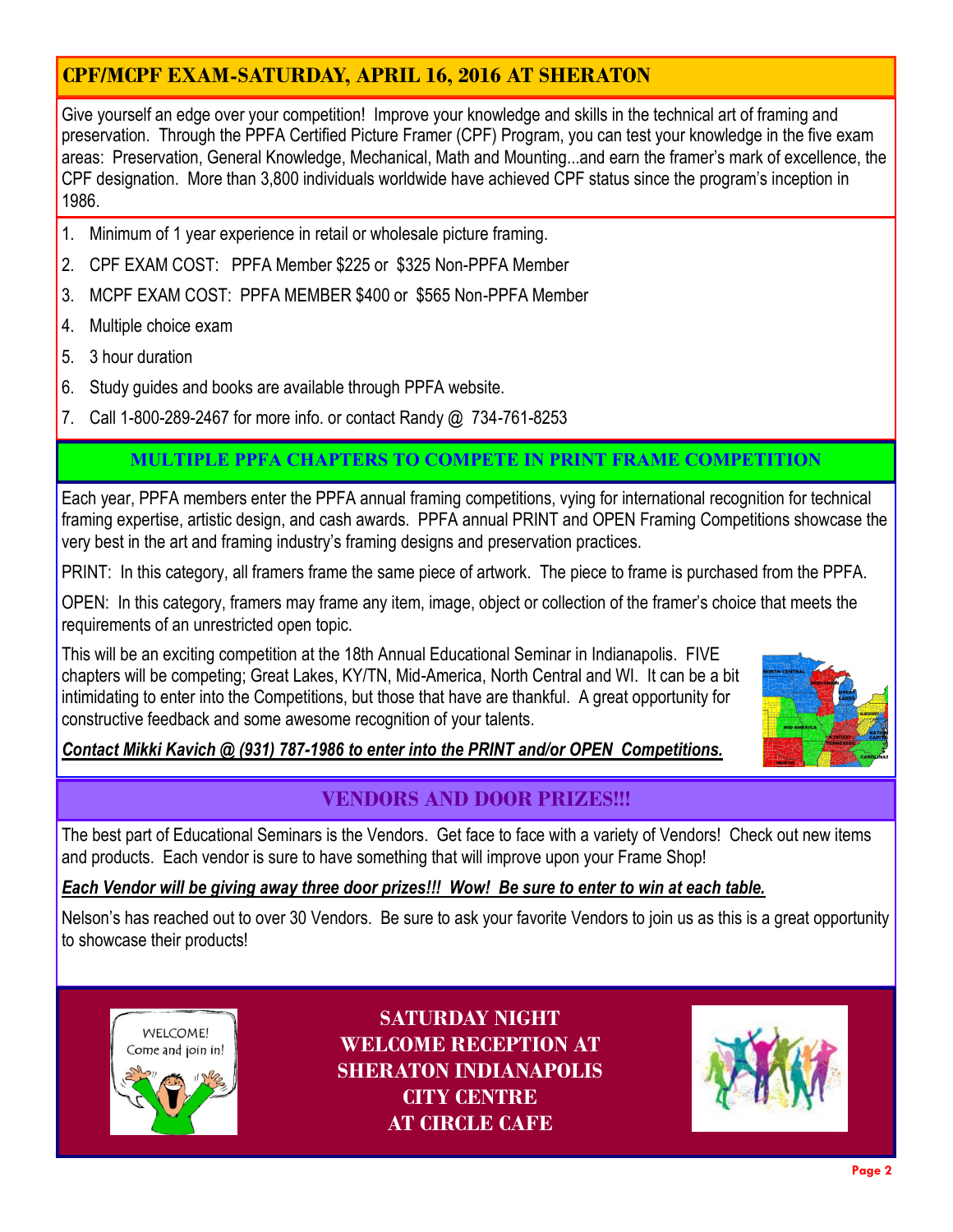## **MIKKI KAVICH, "CREATING CONTEMPORARY FRENCH MATS"**



Mikki Kavich, owner of Mikki's Frame Shop in Crossville, TN. Mikki is an artist/framer who currently resides in Crossville, TN. She has been framing pictures since 1983 and opened her own shop in 2005. A member of the PPFA since 2005, Mikki became an MCPF in 2013 and is the current president of the KY/TN PPFA Chapter.

Mikki loves to experiment with different media and techniques both in framing and her art. She considers herself an old school framer and artist.



# **JOYCE MICHELS, "LETS MOUNT THOSE MEDALS!"**

Joyce is the owner of Michels Frames & Things in St. Robert, MO, catering to a largely military clientele. She has been in the framing business for nearly 20 years and an active PPFA Member since 1999. Joyce is currently serving as a Director at Large on the International PPFA Board of Directors and as a liaison to the PPFA

Certification Board. She participated on the Guidelines Task Force that wrote the PPFA Guidelines for Textiles and Needlework.

In addition to her love of framing, she also enjoys traveling with her husband, photography, music and binge-watching TV.



# **MARK WALLENFANG, "CAPTURE EYE-CATCHING IMAGES"**

Owner of Shooting Star Photo & Custom Framing in his hometown of Appleton, WI for the past 34 years. Mark earned a B.S. in Biology from the University of Wisconsin-OshKosh and a B.A. in industrial scientific photography with a minor in color technology, from the Brooks Institute of Photography in Santa Barbara, CA.

Mark began attending PMA conventions in 1984, finding information to get on the cutting edge; and invested in digital printing equipment. A 44-inch wide format printer led to mounting, lamination and then printing gallery wrap canvas prints. He now has two 64-inch printers to handle the workflow of prints and canvas, and has done many limited edition giclée prints and gallery wraps for artists and sports legends.

He decided to offer framing, to see photo projects through from beginning to end. "I learned quite a bit about woodworking from my father and felt custom framing was an extension of fine woodworking craftsmanship," he says. He added a matcutter, CMC, upgraded from a mechanical press to two vacuum presses, and added a double mitre saw and v-nailer to cut and join his own frames.



A new arrival at Nelson's, Happy Feet Fillets. Tiny feet trailing across a fillet to enhance your captured memories of times at the beach with your toes in the sand or the precious pictures of your baby. The Happy Feet Fillets are available in a pearl white or sandcastle.

> Compliments of Sarah Beckett,

Sarah Beckett, owner of SB Framing Gallery created this beautiful shadowbox piece.

Another amazing project designed with our new Dragon Moulding.